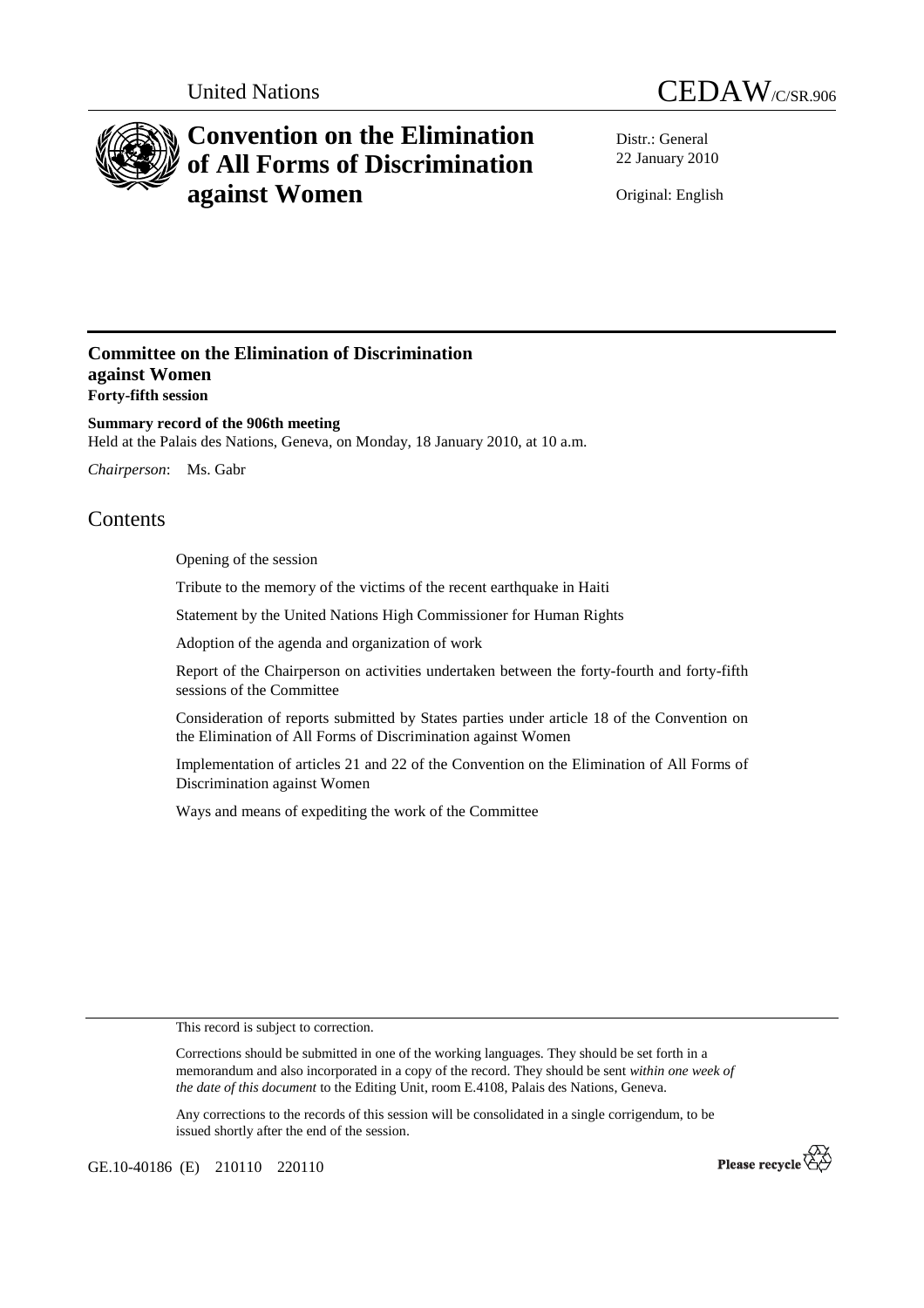*The meeting was called to* order *at 10.05 a.m.*

#### **Opening of the session**

1. **The Chairperson** declared open the forty-fifth session of the Committee.

#### **Tribute to the memory of the victims of the recent earthquake in Haiti**

2. *At the invitation of the Chairperson, the Committee observed a moment of silence in memory of the victims of the recent earthquake in Haiti.* 

#### **Statement by the United Nations High Commissioner for Human Rights**

3. **Ms. Pillay** (United Nations High Commissioner for Human Rights), drawing attention to a number of developments that had taken place since the Committee's previous session in July 2009, said that a series of national and regional events had been organized throughout 2009 to commemorate the thirtieth anniversary of the adoption of the Convention by the General Assembly and the tenth anniversary of the adoption of its Optional Protocol. Those celebrations had culminated in a global event held on 3 December at United Nations Headquarters which she had attended along with the Secretary-General and the Chairperson of the Committee.

4. On 30 September 2009, the Security Council had adopted resolution 1888 (2009) on women and peace and security, which included a request to the Secretary-General to appoint a special representative to lead, coordinate and advocate efforts to end conflictrelated sexual violence against women and children, and to deploy a team of experts to situations of particular concern in order to assist Governments in preventing conflict-related sexual violence and addressing impunity.

5. In response to allegations of mass rape in Guinea following the events of 28 September 2009, the Secretary-General had appointed a commission of inquiry, whose report had been transmitted to the Government of Guinea, the Security Council, the Commission of the African Union and the Commission of the Economic Community of West African States (ECOWAS).

6. On 14 September 2009, the General Assembly had adopted resolution 63/311, in which the Assembly expressed its support for the establishment of a new entity to deal with women's rights by means of the consolidation of the United Nations Development Fund for Women (UNIFEM), the Division for the Advancement of Women, the Office of the Special Adviser on Gender Issues and the United Nations International Research and Training Institute for the Advancement of Women (INSTRAW). The composite entity would be tasked with promoting women's rights and well-being and gender equality.

7. At the regional level, the Inter-American Court of Human Rights had recently issued a judgement in a case filed in 2007 by the Inter-American Commission on Human Rights against Mexico concerning the disappearance and murders of three of the many women who had been victims of attacks in Ciudad Juárez. The Court had found Mexico to be in violation of regional human rights conventions and had ordered it to comply with a broad set of remedial measures, including a national memorial, renewed investigations and reparations of over \$200,000 to each of the families cited in the suit.

8. With regard to the harmonization of working methods, she invited the Committee to consider the recommendations made and points of agreement identified at the tenth intercommittee meeting of the human rights treaty bodies held in November 2009. The eleventh inter-committee meeting, which was scheduled for June 2010, would focus on lists of issues and targeted reports, taking into account the application of the common core document and the treaty-specific reporting guidelines. Moreover, one of the two annual inter-committee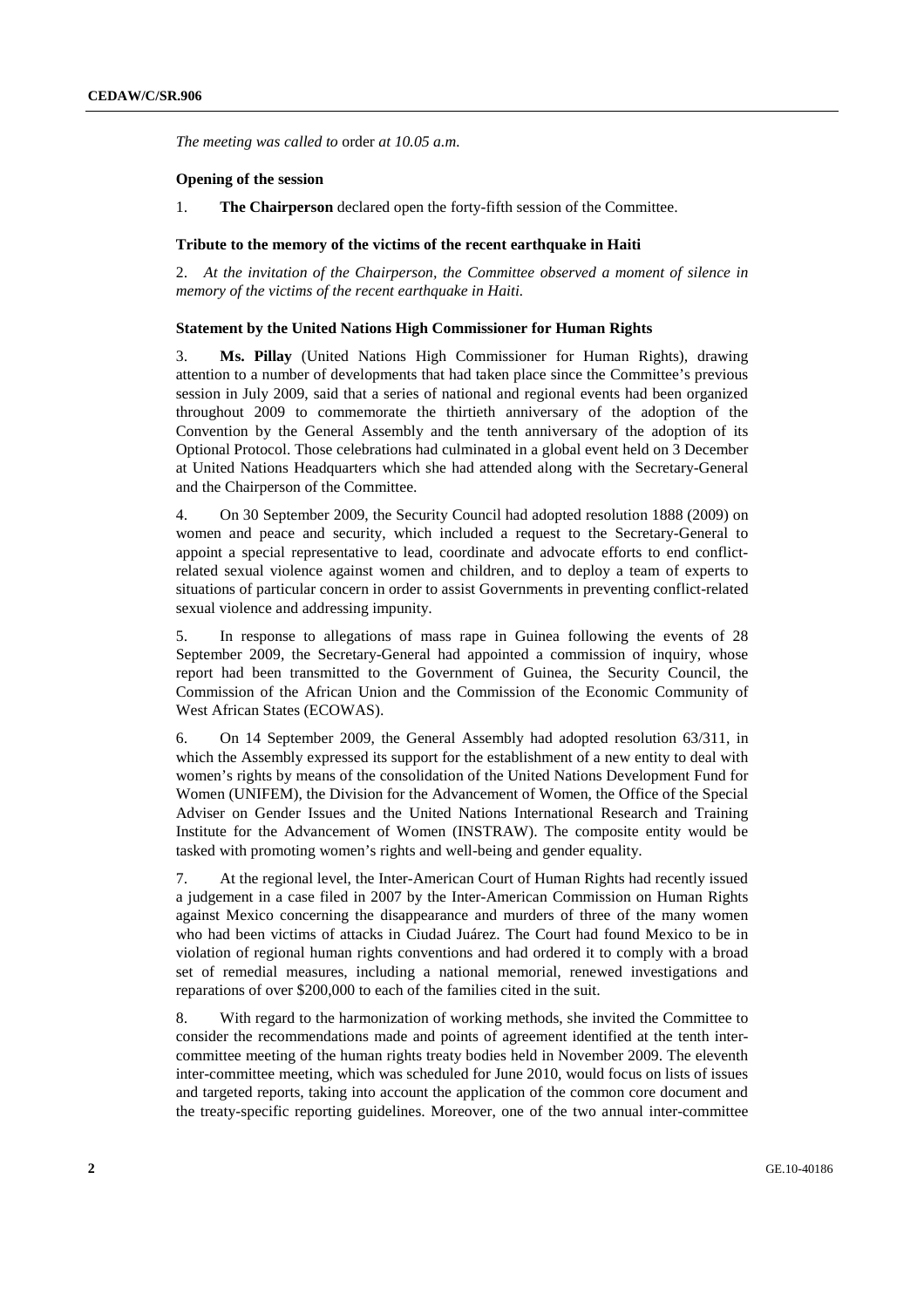meetings would take the form of a working group whose first task would be to consider how to strengthen follow-up.

9. In her statement to the Human Rights Council at its twelfth session she had encouraged all relevant stakeholders to consider how the treaty body system might be streamlined and strengthened in order to enhance its coherence and effectiveness. In that connection, she wished to draw attention to an informal meeting of former and current treaty body experts that had been organized by the University of Nottingham in Dublin in November 2009 to develop a possible framework for strengthening the treaty body system. She hoped that the statement adopted at the conclusion of that meeting would find support among Committee members.

10. She trusted that the Committee would continue to strengthen its relationship with the special procedures mandate-holders, especially with the new Special Rapporteur on violence against women, its causes and consequences, Ms. Rashida Manjoo. In March 2010, the Commission on the Status of Women would undertake a 15-year review of the implementation of the Beijing Declaration and Platform for Action and the outcome of the twenty-third special session of the General Assembly. Emphasis would be placed on the sharing of experiences and good practices with a view to overcoming remaining obstacles and meeting new challenges, including those related to the Millennium Development Goals.

#### **Adoption of the agenda and organization of work** (CEDAW/C/2010/45/1)

11. **The Chairperson** drew attention to the provisional agenda contained in document CEDAW/C/2010/45/1 and said that, if she heard no objection, she would take it that the Committee wished to adopt it subject to any necessary adjustments.

12. *It was so decided.* 

## **Report of the Chairperson on activities undertaken between the forty-fourth and forty-fifth sessions of the Committee**

13. **The Chairperson** said that Equatorial Guinea and Guinea-Bissau had ratified the Optional Protocol to the Convention, bringing the total number of States parties to that instrument to 99. In addition, 55 States parties had accepted the amendment to article 20, paragraph 1, of the Convention, regarding the Committee's meeting time. However, that number was insufficient, given that the amendment needed to be accepted by a two-thirds majority, or a minimum of 124 States parties, before it entered into force. Achieving that goal would therefore require much more work on the part of all stakeholders.

14. She had participated in the sixty-fourth session of the General Assembly, where she had reiterated the Committee's interest in the reform of the United Nations gender equality architecture and had expressed her appreciation of the recent decision by the Assembly to create a new gender entity. She had indicated that the Committee would discuss ways and means of ensuring effective interaction with the new entity in order to enhance the implementation of the Convention. In addition, she had expressed gratitude for the extension of the Committee's meeting time, beginning in 2010, to three annual three-week sessions, each preceded by a one-week working group.

15. She had further informed the General Assembly that the smooth transfer of the servicing of the Committee from the Division for the Advancement of Women to the Office of the United Nations High Commissioner for Human Rights (OHCHR) had been ensured by close cooperation between the two bodies. Lastly, she had pointed out to the Assembly that the Committee had taken full advantage of the opportunities provided by the transfer to interact with the High Commissioner and other senior staff, welcomed opportunities to discuss issues of mutual concern with special rapporteurs and independent experts of the Human Rights Council, and had forged close relationships with other treaty bodies.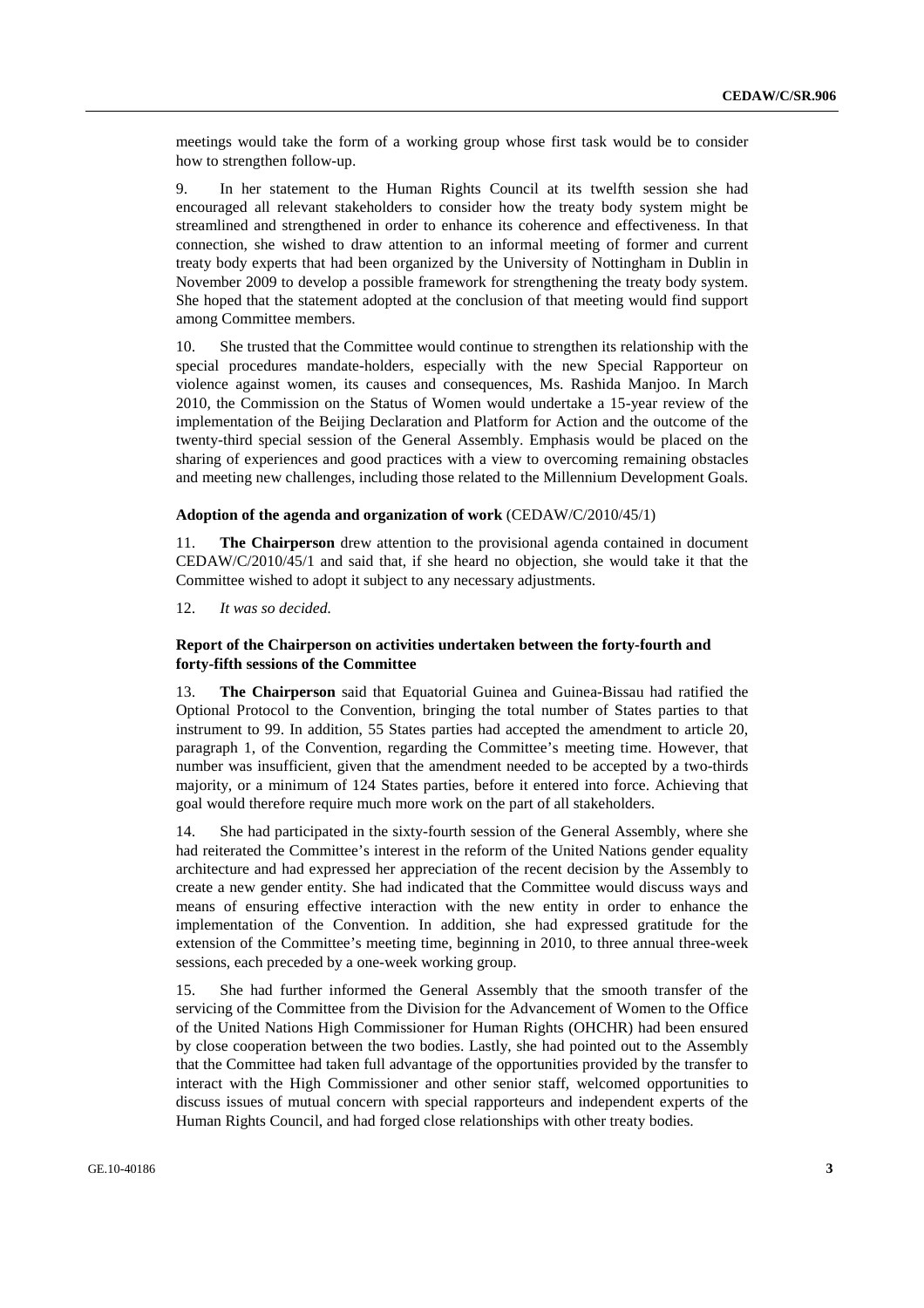16. From 30 November to 2 December, she had attended the tenth inter-committee meeting, which had recommended the establishment of a working group on follow-up to be composed of the members of each treaty body who were responsible for follow-up activities. That was an extremely important endeavour that deserved the Committee's full attention. The tenth inter-committee meeting had also recommended that the working group on follow-up should be divided into two sub-groups, one on follow-up to concluding observations and one on follow-up to individual communications; that other thematic working groups should be established; and that the follow-up procedure of each treaty body should be considered as a transparent public procedure. Those recommendations were timely in that they coincided with the Committee's plans to adopt procedures for assessing follow-up reports at the current session.

17. On 3 December 2009, she had attended the commemoration of the thirtieth anniversary of the Convention at United Nations Headquarters, where she had stressed the competence, dedication and imagination consistently shown by Committee members and the broad recognition of the Committee as the legitimate and internationally respected voice for the human rights of women and girls. Lastly, she had underscored the fact that the Committee regarded the Convention as a living instrument that should remain relevant to the emerging concerns of women in all parts of the world.

18. Despite the progress made, greater efforts on the part of all stakeholders were needed to strengthen implementation if tangible results in the lives of individual women were to be achieved. The Committee should seize the 15-year review of the implementation of the Beijing Declaration and Platform for Action as an opportunity for sharing experiences and good practices. In addition, OHCHR should endeavour to increase its support for the Committee by allocating additional human and financial resources and providing technical assistance to States parties that requested it.

19. During the current session, the Committee's agenda would include the consideration of eighth State party reports, communications under the Optional Protocol to the Convention, a draft general recommendation on older women and a methodology under its follow-up procedure. The Committee would also meet with non-governmental organizations (NGOs), representatives of national human rights institutions and United Nations institutions, all of which made valuable contributions to the Committee's work.

## **Consideration of reports submitted by States parties under article 18 of the Convention on the Elimination of All Forms of Discrimination against Women**

20. **Ms. Coker-Appiah**, speaking as Chairperson of the pre-session working group for the forty-fifth session, said that the working group had prepared lists of issues and questions relating to the periodic reports of Egypt, Malawi, the Netherlands, Panama and Uzbekistan, the initial report of the United Arab Emirates and the combined initial, second and third periodic report of Botswana. The working group had prepared the list of issues and questions relating to the report of Ukraine between sessions, since a translated version of the report had not been available for consideration by the working group at its pre-session meeting.

# **Implementation of articles 21 and 22 of the Convention on the Elimination of All Forms of Discrimination against Women**

21. **Ms. Lucke** (Office of the United Nations High Commissioner for Human Rights) said that the working group had continued to work on the draft general recommendation on older women and the protection of their human rights, and that a revised draft prepared by the Chairperson of the working group had been distributed to members.